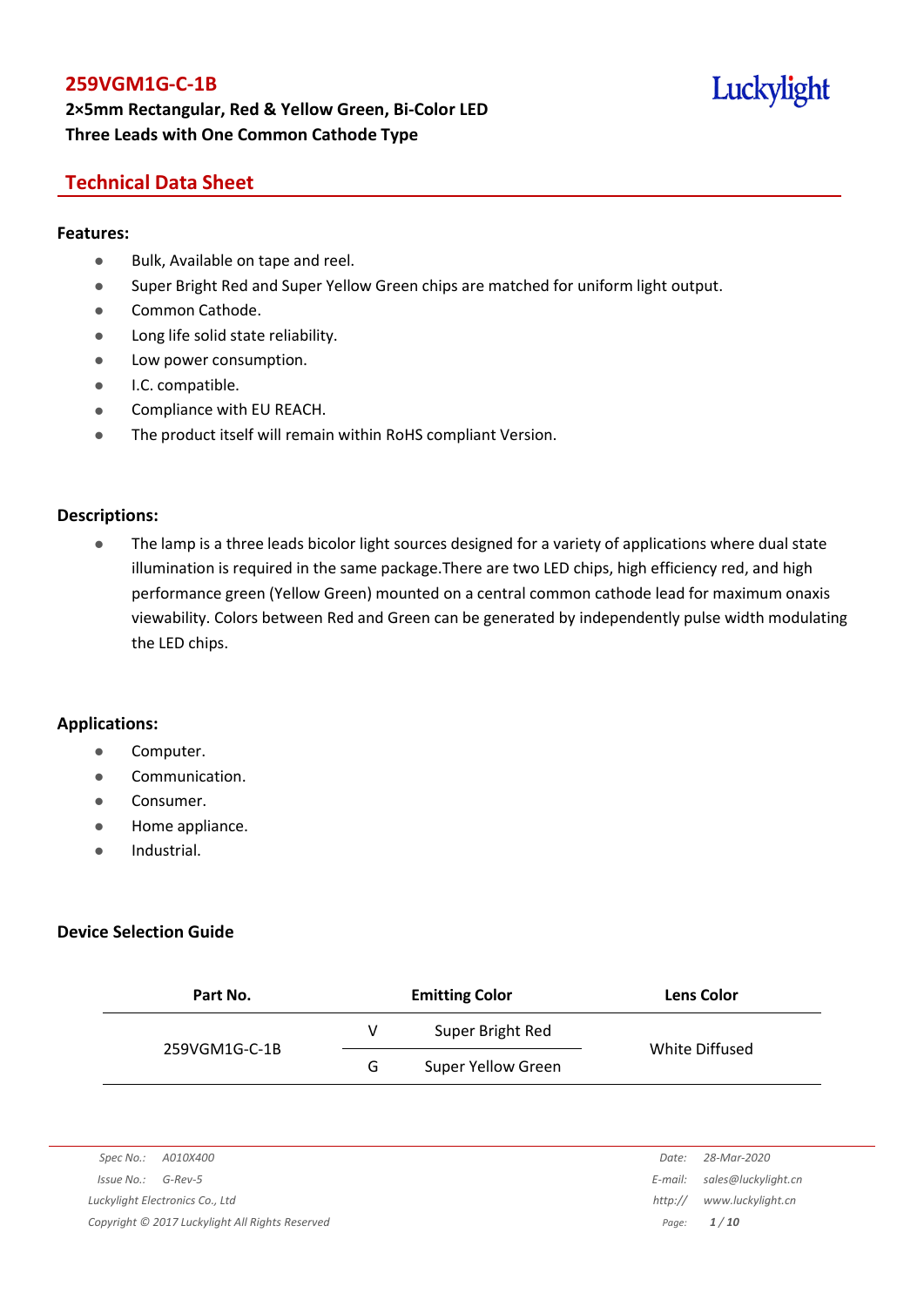**2×5mm Rectangular, Red & Yellow Green, Bi-Color LED Three Leads with One Common Cathode Type**

# **Technical Data Sheet**

**Package Dimension:**



#### *Notes:*

*1. All dimensions are in millimeters (inches).*

*2. Tolerance is ± 0.25 mm (.010″) unless otherwise noted.*

*3. Protruded resin under flange is 1.00mm (.039″) max.*

|  | Date: 28-Mar-2020 |
|--|-------------------|
|  | .                 |

*Issue No.: G-Rev-5 Luckylight Electronics Co., Ltd* 

*Copyright © 2017 Luckylight All Rights Reserved Page: 2 / 10*

| Date:      | 28-Mar-2020         |
|------------|---------------------|
|            |                     |
| $F$ -mail: | sales@luckylight.cn |
| http://    | www.luckylight.cn   |
| Page:      | 2/10                |
|            |                     |

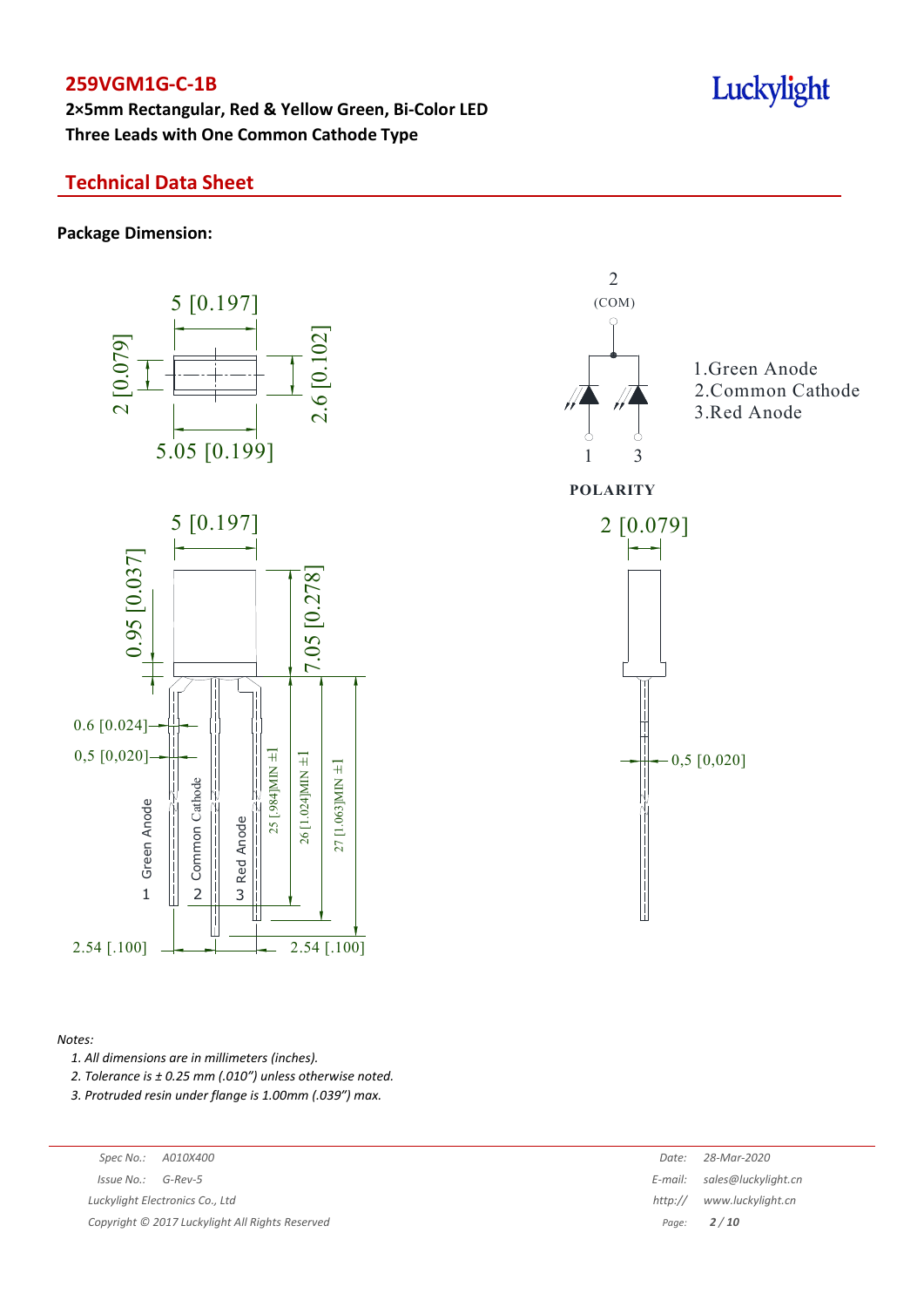# **2×5mm Rectangular, Red & Yellow Green, Bi-Color LED Three Leads with One Common Cathode Type**

# **Technical Data Sheet**

## **Absolute Maximum Ratings at Ta=25**℃

| <b>Parameters</b>                  |                     | Symbol           | Max.                                 | Unit |
|------------------------------------|---------------------|------------------|--------------------------------------|------|
|                                    | Red                 | $P_d$            | 60                                   |      |
| <b>Power Dissipation</b>           | <b>Yellow Green</b> |                  | 60                                   | mW   |
| Peak Forward Current (a)           |                     | $I_{FP}$         | 100                                  | mA   |
| DC Forward Current (b)             | Red                 | IF               | 25                                   |      |
|                                    | <b>Yellow Green</b> |                  | 25                                   | mA   |
| Reverse Voltage                    |                     | $V_R$            | 5                                    | ۷    |
| <b>Operating Temperature Range</b> |                     | $T_{\text{opr}}$ | -40 $^{\circ}$ C to +80 $^{\circ}$ C |      |
| <b>Storage Temperature Range</b>   |                     | $T_{\rm stg}$    | -40 $^{\circ}$ C to +85 $^{\circ}$ C |      |
| <b>Soldering Temperature</b>       |                     | $T_{sld}$        | 260℃ for 5 Seconds                   |      |

*Notes:*

*a. Derate linearly as shown in derating curve.*

*b. Duty Factor = 10%, Frequency = 1 kHz.*

|                      |                                                 | Date:   | 28-Mar-2020         |
|----------------------|-------------------------------------------------|---------|---------------------|
| $Issue No.: G-Rev-5$ |                                                 | E-mail: | sales@luckylight.cn |
|                      | Luckylight Electronics Co., Ltd                 | http:// | www.luckylight.cn   |
|                      | Copyright © 2017 Luckylight All Rights Reserved |         | Page: $3/10$        |
|                      |                                                 |         |                     |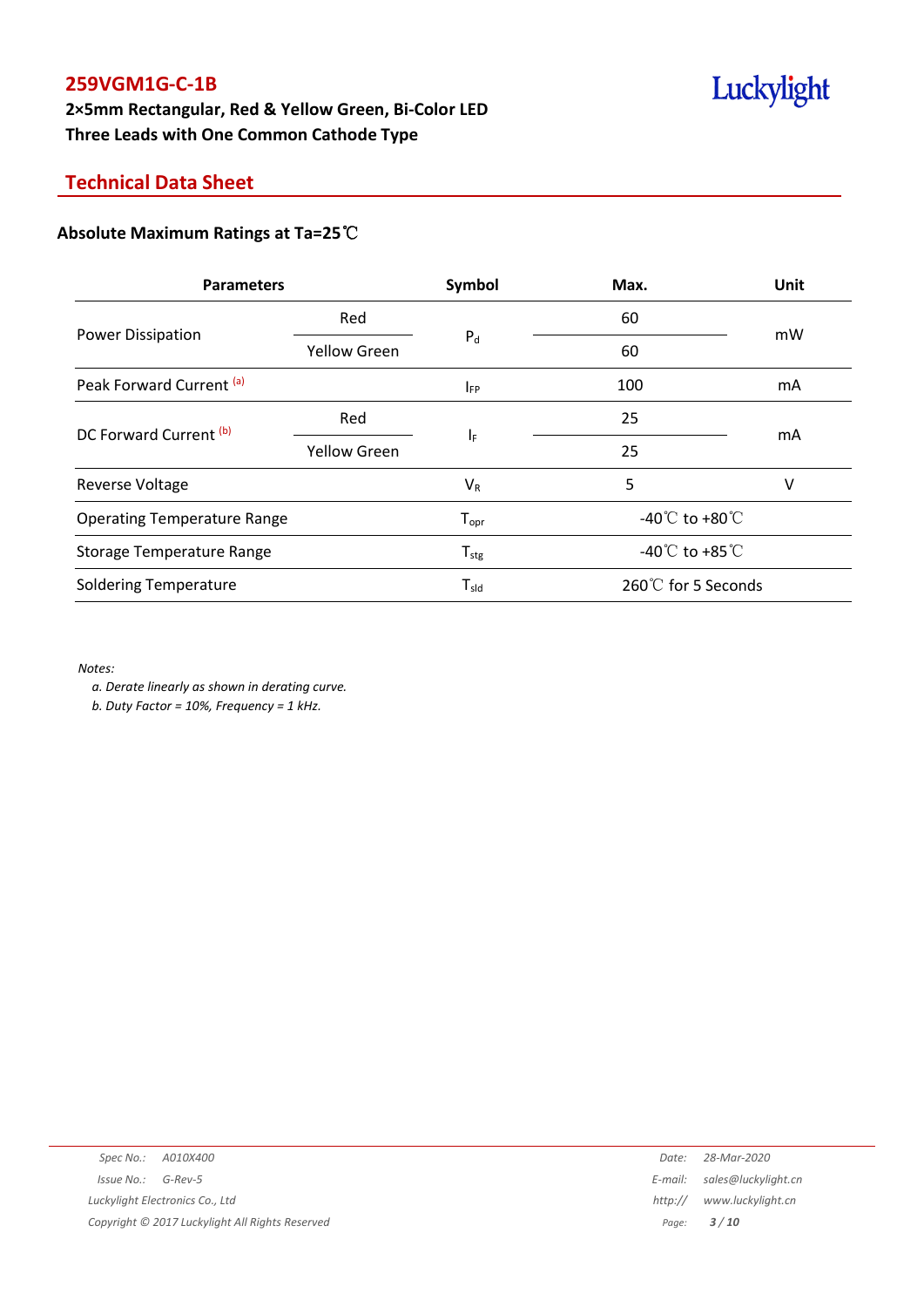# **2×5mm Rectangular, Red & Yellow Green, Bi-Color LED Three Leads with One Common Cathode Type**

# **Technical Data Sheet**

#### **Electrical Optical Characteristics at Ta=25**℃

| <b>Parameters</b>                 | Symbol                 | <b>Emitting</b><br>Color | Min.  | Typ.  | Max.  | Unit    | <b>Test Condition</b> |
|-----------------------------------|------------------------|--------------------------|-------|-------|-------|---------|-----------------------|
|                                   |                        | Red                      | 45    | 90    | $---$ |         | $IF=20mA$             |
| Luminous Intensity <sup>(a)</sup> | $\mathsf{I}\mathsf{v}$ | Yellow<br>Green          | 13    | 30    |       | mcd     |                       |
|                                   |                        | Red                      | $---$ | 120   | ---   |         |                       |
| Viewing Angle (b)                 | $2\theta_{1/2}$        | Yellow<br>Green          | ---   | 120   |       | deg.    | $IF=20mA$             |
|                                   |                        | Red                      | $---$ | 632   | ---   |         | $IF=20mA$             |
| Peak Emission Wavelength          | $\lambda p$            | Yellow<br>Green          | ---   | 573   |       | nm      |                       |
| Dominant Wavelength (c)           | λd                     | Red                      | $---$ | 624   | ---   | nm      | $IF=20mA$             |
|                                   |                        | Yellow<br>Green          | ---   | 571   |       |         |                       |
|                                   |                        | Red                      | $---$ | 20    | ---   |         | $IF=20mA$             |
| Spectral Line Half-Width          | Δλ                     | Yellow<br>Green          |       | 20    |       | nm      |                       |
|                                   |                        | Red                      | 1.6   | 2.0   | 2.4   |         | $IF=20mA$             |
| <b>Forward Voltage</b>            | VF                     | Yellow<br>Green          | 1.6   | 2.0   | 2.4   | $\vee$  |                       |
|                                   |                        | Red                      | ---   | $---$ | 10    | $\mu A$ | $VR = 5V$             |
| <b>Reverse Current</b>            | IR                     | Yellow<br>Green          |       |       | 10    |         |                       |

*Notes:*

a. Luminous intensity is measured with a light sensor and filter combination that approximates the CIE eye-response curve.

*b. 2θ1/2 is the o-axis angle where the luminous intensity is 1⁄2 the peak intensity.*

c. The dominant wavelength ( $\lambda$ d) is derived from the CIE chromaticity diagram and represents the single wavelength which defines the color *of the device.*

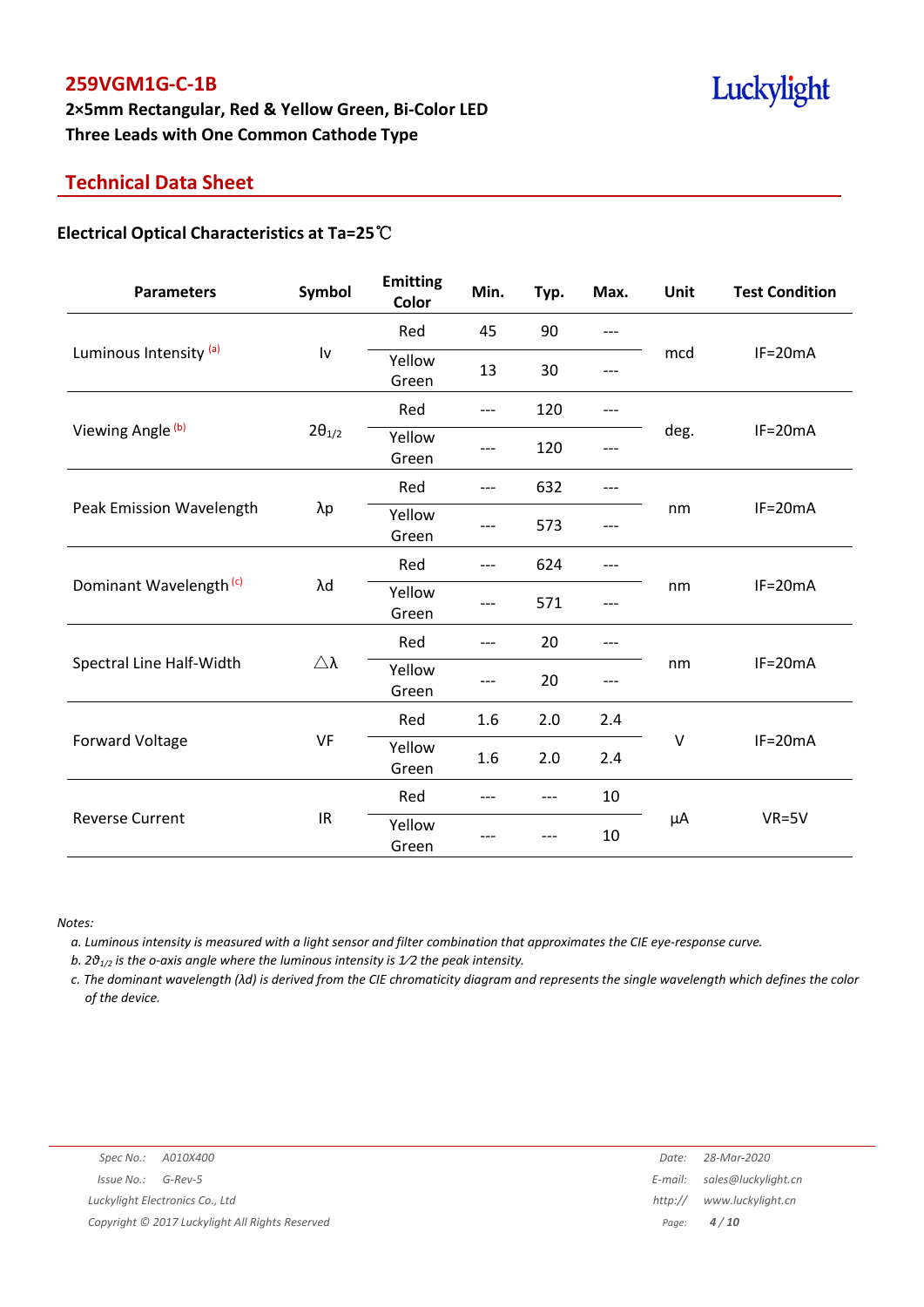# **2×5mm Rectangular, Red & Yellow Green, Bi-Color LED Three Leads with One Common Cathode Type**

# Luckylight

# **Technical Data Sheet**

# **Typical Electrical / Optical Characteristics Curves (25**℃ **Ambient Temperature Unless Otherwise Noted)** Red:





#### Luminous Intensity & Forward Current





*Spec No.: A010X400 Date: 28-Mar-2020 Issue No.: G-Rev-5 E-mail: sales@luckylight.cn Luckylight Electronics Co., Ltd http:// www.luckylight.cn*

*Copyright © 2017 Luckylight All Rights Reserved Page: 5 / 10*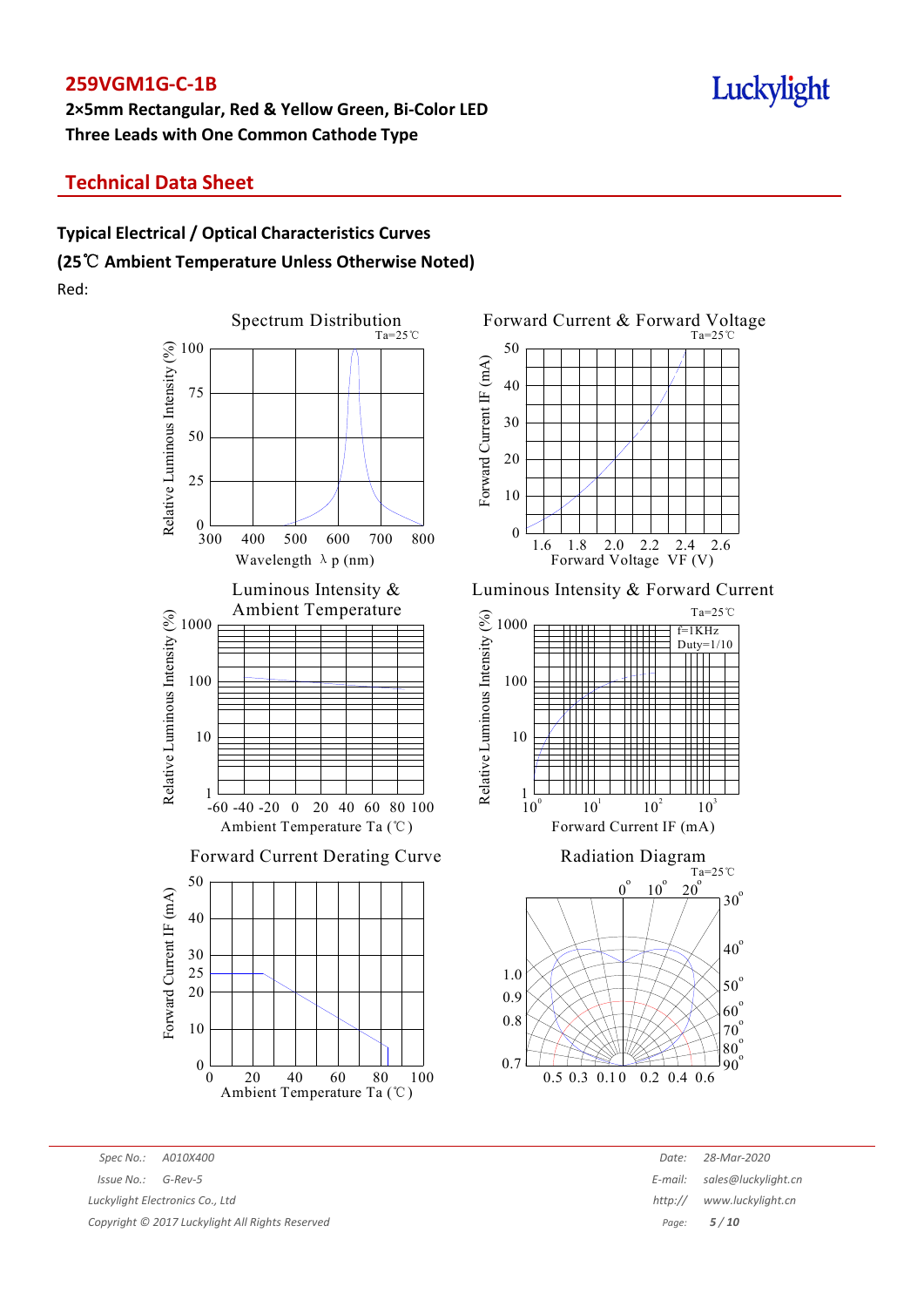# **2×5mm Rectangular, Red & Yellow Green, Bi-Color LED Three Leads with One Common Cathode Type**

# **Technical Data Sheet**

#### Yellow Green:



*Spec No.: A010X400 Date: 28-Mar-2020*  $90^{\circ}$ 

 $10^2$ 

 $10^{\circ}$ 

 $10<sup>3</sup>$ 

 $Ta=25^\circ \text{C}$ 

 $30^{\circ}$ 

 $40^{\circ}$ 

 $50^\circ$  $60^{\circ}$  $70^\circ$  $80^\circ$ 

 $20^{\circ}$ 

f=1KHz Duty=1/10

Ta=25℃

2.6

Ta=25℃

# *Issue No.: G-Rev-5 E-mail: sales@luckylight.cn Luckylight Electronics Co., Ltd http:// www.luckylight.cn Copyright © 2017 Luckylight All Rights Reserved Page: 6 / 10*

Luckylight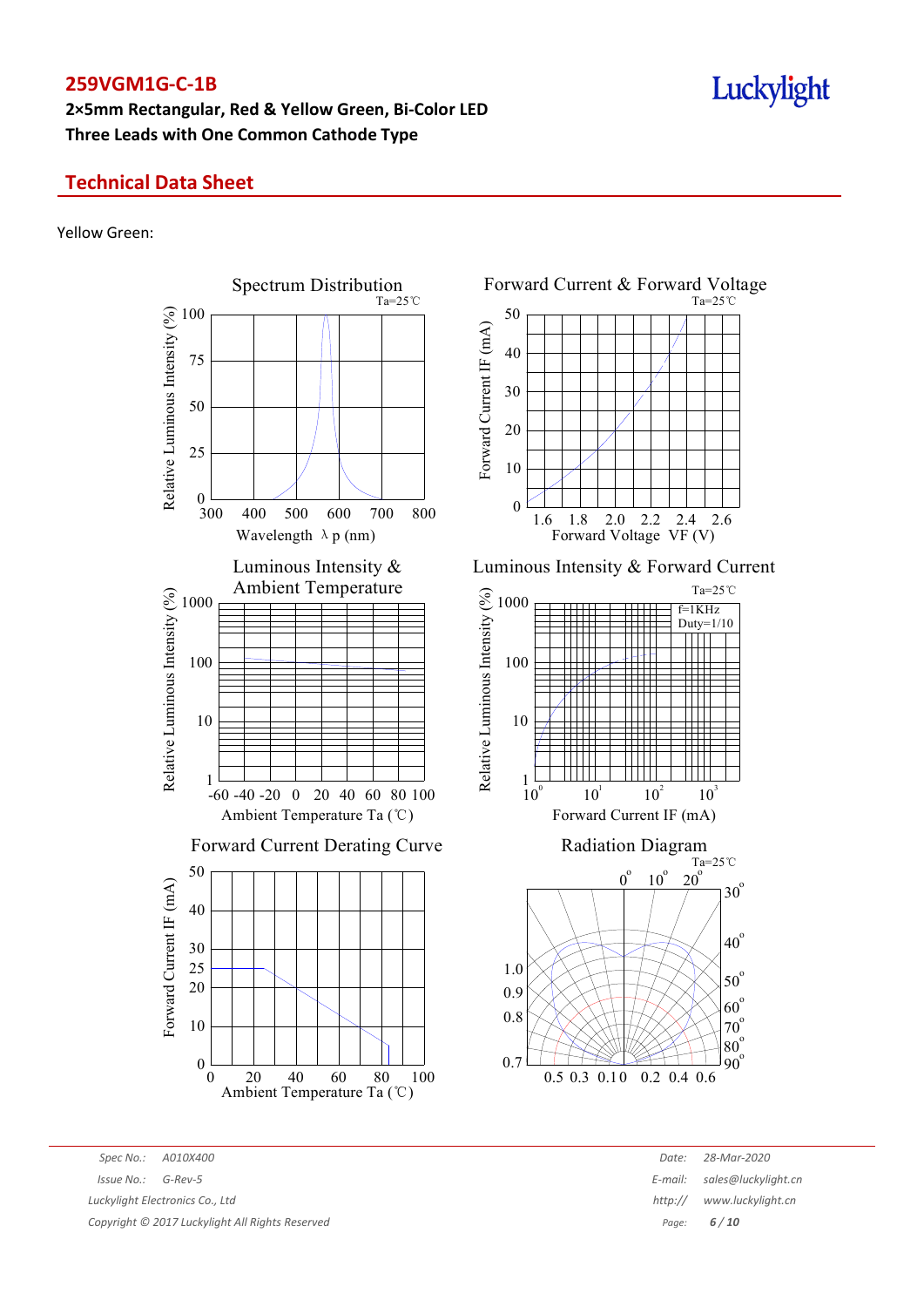**2×5mm Rectangular, Red & Yellow Green, Bi-Color LED Three Leads with One Common Cathode Type**

# Luckylight

# **Technical Data Sheet**

#### **Packing & Label Specifications:**



Packing Quantity:

- a. 1000 PCS/bag.
- b. 12000 PCS/Inner Box.
- c. 6 Inner Boxes/Outside Box.

| Spec No.: A010X400                              | Date:   | 28-Mar-2020                 |
|-------------------------------------------------|---------|-----------------------------|
| Issue No.:<br>G-Rev-5                           |         | E-mail: sales@luckylight.cn |
| Luckylight Electronics Co., Ltd                 | http:// | www.luckylight.cn           |
| Copyright © 2017 Luckylight All Rights Reserved |         | Page: <b>7/10</b>           |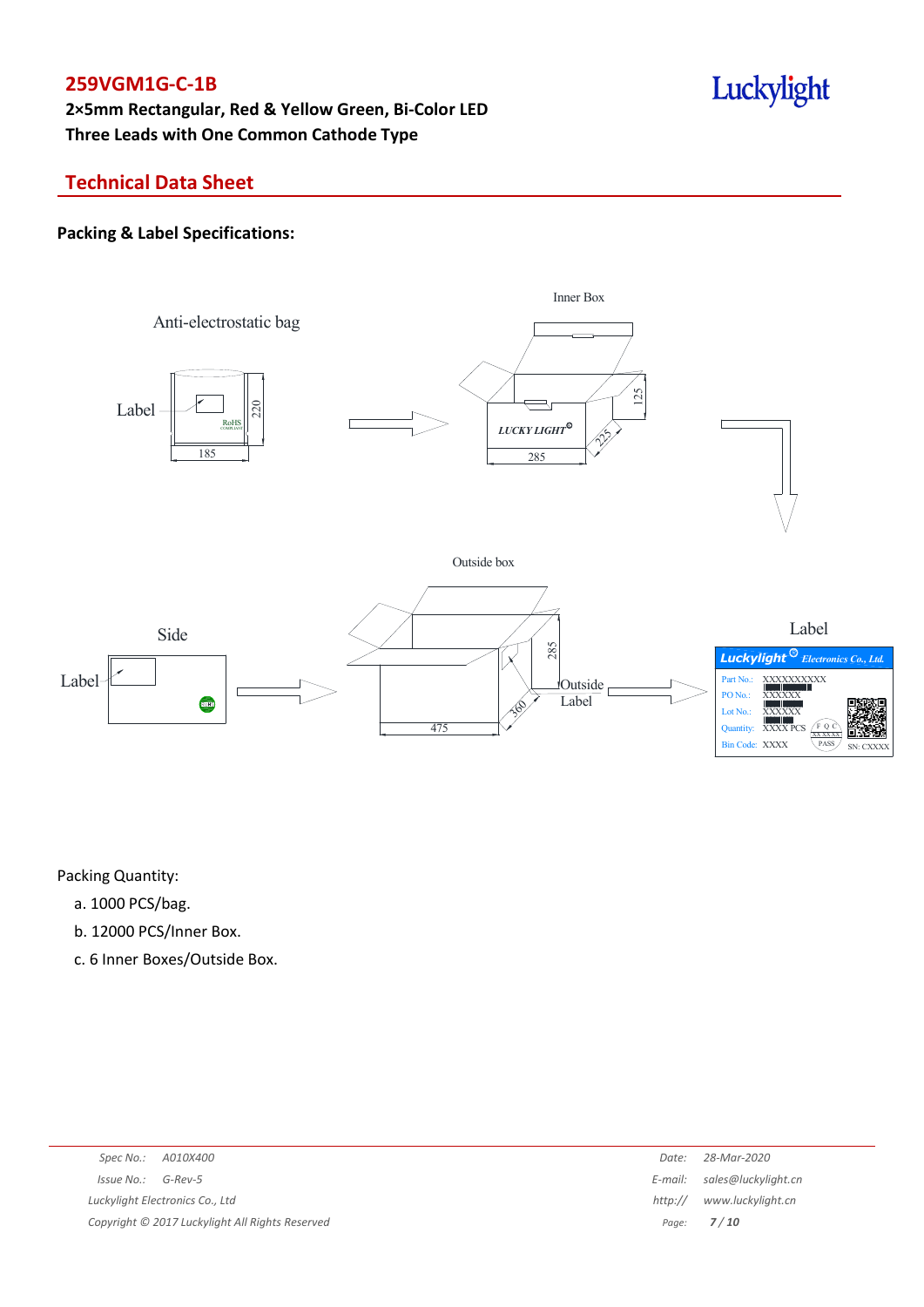# **2×5mm Rectangular, Red & Yellow Green, Bi-Color LED Three Leads with One Common Cathode Type**

# Luckylight

# **Technical Data Sheet**

#### **CAUTIONS**

#### 1. **Over-current-proof**

Customer must apply resistors for protection, otherwise slight voltage shift will cause big current change (Burn out will happen).

#### 2. **Storage**

- 2.1 The LEDs should be stored at 30°C or less and 70%RH or less after being shipped from Luckylight and the storage life limits are 3 months. If the LEDs are stored for 3 months or more, they can be stored for a year in a sealed container with a nitrogen atmosphere and moisture absorbent material.
- 2.2 Please avoid rapid transitions in ambient temperature, especially, in high humidity environments where condensation can occur.

#### 3. **Cleaning**

Use alcohol-based cleaning solvents such as isopropyl alcohol to clean the LEDs if necessary.

#### 4. **Lead Forming & Assembly**

During lead forming, the leads should be bent at a point at least 1.6mm from the base of LED lens. Do not use the base of the lead frame as a fulcrum during forming. Lead forming must be done before soldering, at normal temperature. During assembly on PCB, use minimum clinch force possible to avoid excessive mechanical stress.

#### 5. **Soldering**

When soldering, for Lamp without stopper type and must be leave a minimum of 3mm clearance from the base of the lens to the soldering point. Do not apply any external stress to the lead frame during soldering while the LED is at high temperature.

#### Recommended soldering conditions:

| <b>Soldering Iron</b> |                                     | <b>Wave Soldering</b>         |                                      |  |
|-----------------------|-------------------------------------|-------------------------------|--------------------------------------|--|
| Temperature           | $300^{\circ}$ C Max.<br>3 sec. Max. | Pre-heat<br>Pre-heat Time     | $100^{\circ}$ C Max.<br>60 sec. Max. |  |
| Soldering Time        | (one time only)                     | Solder Wave<br>Soldering Time | $260^{\circ}$ C Max.<br>5 sec. Max.  |  |

*Note:*

a. Excessive soldering temperature and / or time might result in deformation of the LED lens or catastrophic failure of the LED.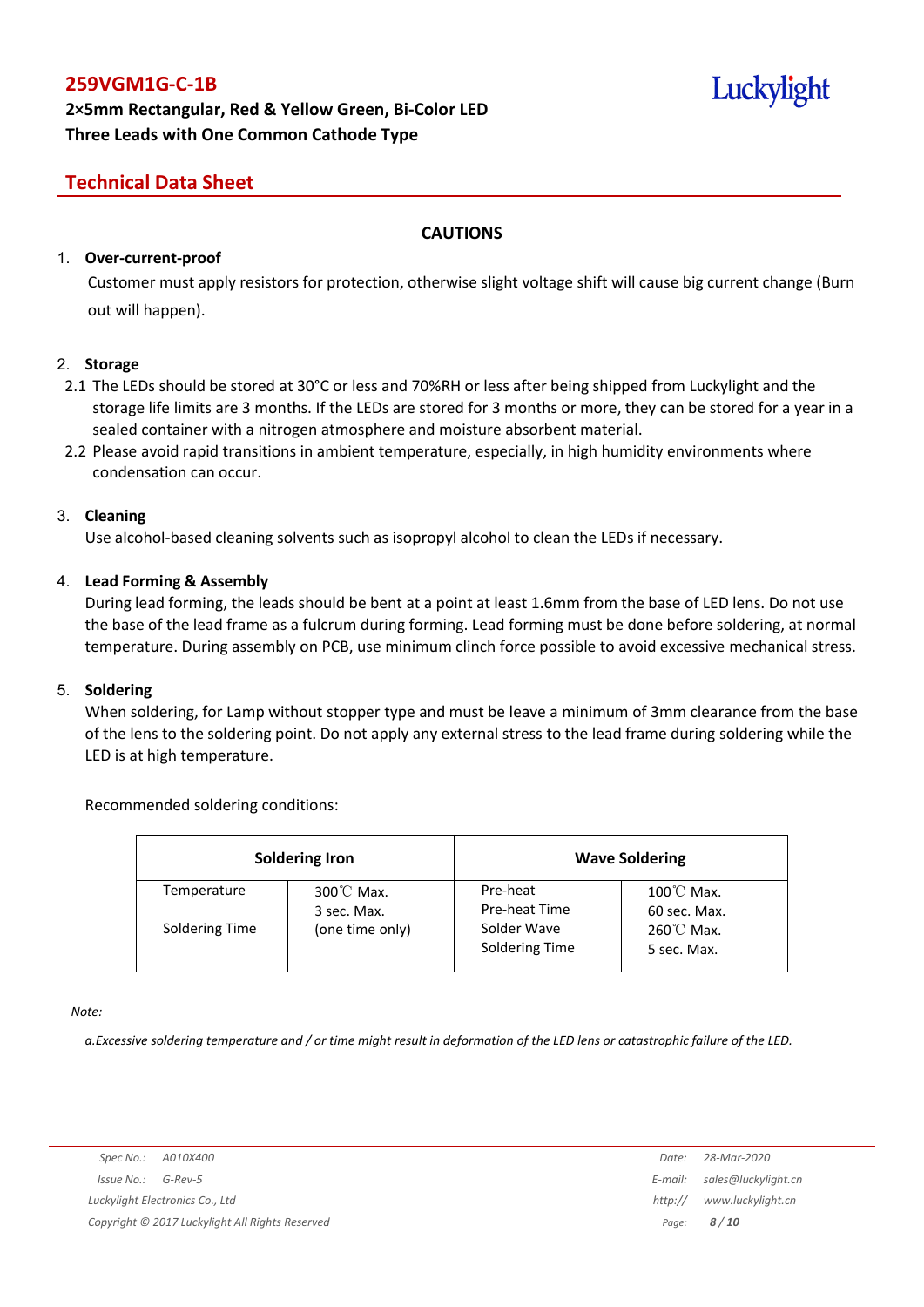# **2×5mm Rectangular, Red & Yellow Green, Bi-Color LED Three Leads with One Common Cathode Type**

### **Technical Data Sheet**

Recommended Wave Soldering Profiles



*Notes:*

a. Recommend pre-heat temperature of 105° C or less (as measured with a thermocouple attached to the LED pins) prior to immersion in the *solder wave with a maximum solder bath temperature of 260° C.*

*b.Peak wave soldering temperature between 245° C ~ 255°C for 3 sec (5 sec max).*

*c.Do not apply stress to the epoxy resin while the temperature is above 85°C.*

*d.Fixtures should not incur stress on the component when mounting and during soldering process.*

*e.SAC 305 solder alloy is recommended.*

*f.No more than one wave soldering pass.*

#### 6. **Drive Method**

An LED is a current-operated device. In order to ensure intensity uniformity on multiple LEDs connected in parallel in an application, it is recommended that a current limiting resistor be incorporated in the drive circuit, in series with each LED as shown in Circuit A below.

**Circuit model A** 

**Circuit model B** 





(A) Recommended circuit

(B) The brightness of each LED might appear different due to the differences in the I-V characteristics of those LEDs.

| $JUUUIIIUII$ $JUUIIUII$                         | . | LU IVIUI LULU               |
|-------------------------------------------------|---|-----------------------------|
| $Issue No.: G-Rev-5$                            |   | E-mail: sales@luckylight.cn |
| Luckyliaht Electronics Co., Ltd                 |   | http:// www.luckylight.cn   |
| Copyright © 2017 Luckylight All Rights Reserved |   | Page: $9/10$                |

| Spec No.:<br>A010X400                         | Date:   | 28-Mar-2020                 |
|-----------------------------------------------|---------|-----------------------------|
| 'ssue No.:<br>G-Rev-5                         |         | E-mail: sales@luckylight.cn |
| ckylight Electronics Co., Ltd                 | http:// | www.luckylight.cn           |
| pyright © 2017 Luckylight All Rights Reserved |         | Page: $9/10$                |